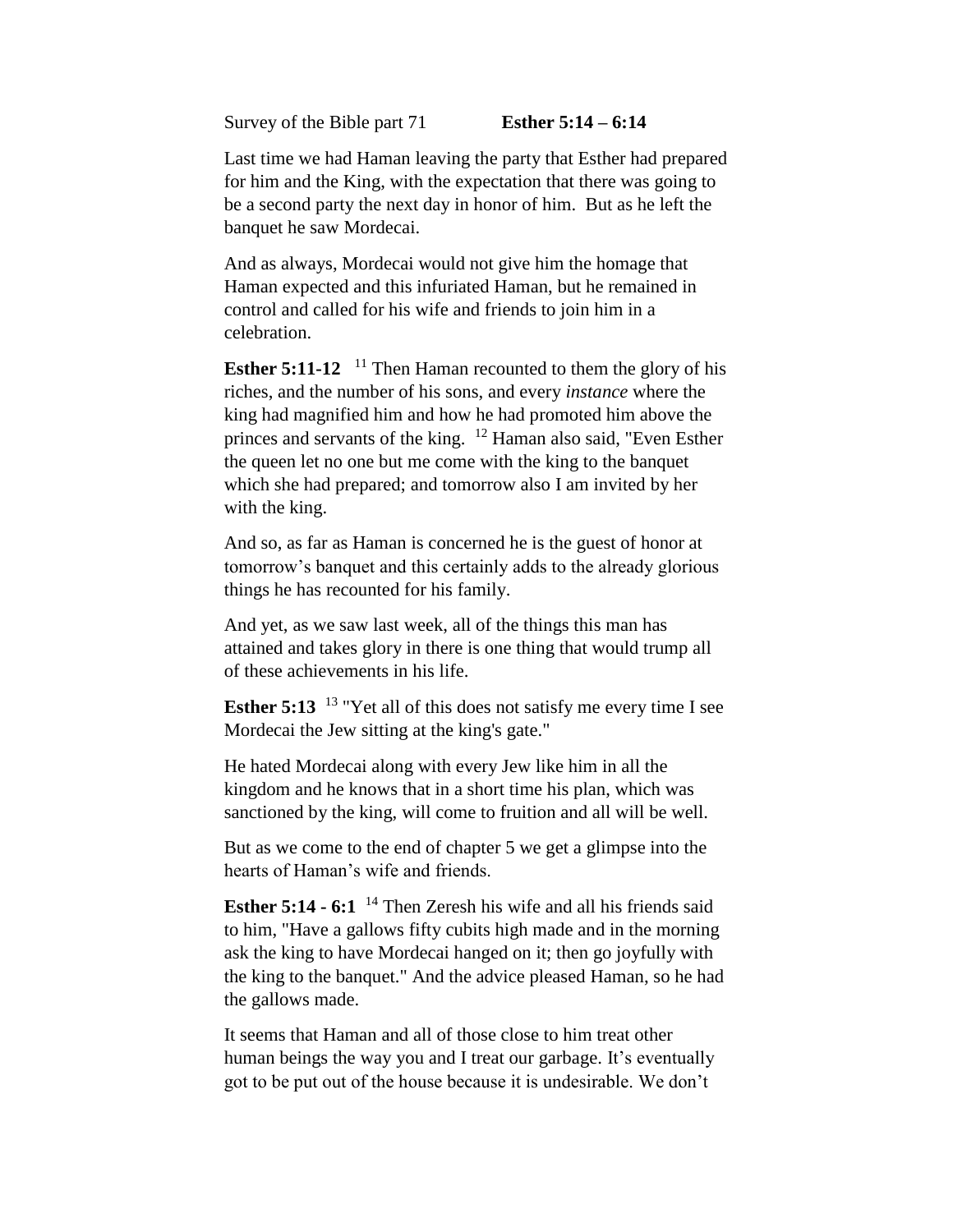give it a second thought. In fact, it's meant to put out to the curb. That's where garbage belongs and we're happy to see it go.

People who have been given authority and the power to execute it, if their hearts are bent on nothing but their advancement, eventually they see other people as only nuisances that get in the way of their happiness. And if they can order other people to build a gallows in just a few hours so as to take someone's life, then so be it.

## **What is it about the human heart that allows this sort of attitude?**

**Jeremiah 17:9** <sup>9</sup> "The heart is more deceitful than all else And is desperately sick; Who can understand it?

NAU **Ecclesiastes 9:3** This is an evil in all that is done under the sun, that there is one fate for all men. Furthermore, the hearts of the sons of men are full of evil and insanity is in their hearts throughout their lives. Afterwards they *go* to the dead.

Genesis 6:5-7 <sup>5</sup> Then the LORD saw that the wickedness of man was great on the earth, and that every intent of the thoughts of his heart was only evil continually. <sup>6</sup> The LORD was sorry that He had made man on the earth, and He was grieved in His heart. <sup>7</sup> The LORD said, "I will blot out man whom I have created from the face of the land, from man to animals to creeping things and to birds of the sky; for I am sorry that I have made them."

We've touched on this passage before but it's worth noting again in light of the wickedness of man's heart as is seen in Haman and his family and friends who casually plot to kill someone they hate like you and I plan a birthday party. Paul addresses this.

**Romans 3:10-18**  $^{10}$  as it is written, "THERE IS NONE RIGHTEOUS, NOT EVEN ONE; <sup>11</sup> THERE IS NONE WHO UNDERSTANDS, THERE IS NONE WHO SEEKS FOR GOD; <sup>12</sup> ALL HAVE TURNED ASIDE, TOGETHER THEY HAVE BECOME USELESS; THERE IS NONE WHO DOES GOOD, THERE IS NOT EVEN ONE." <sup>13</sup> "THEIR THROAT IS AN OPEN GRAVE, WITH THEIR TONGUES THEY KEEP DECEIVING," "THE POISON OF ASPS IS UNDER THEIR LIPS"; <sup>14</sup> "WHOSE MOUTH IS FULL OF CURSING AND BITTERNESS"; <sup>15</sup> "THEIR FEET ARE SWIFT TO SHED BLOOD, <sup>16</sup> DESTRUCTION AND MISERY ARE IN THEIR PATHS, <sup>17</sup> AND THE PATH OF PEACE THEY HAVE NOT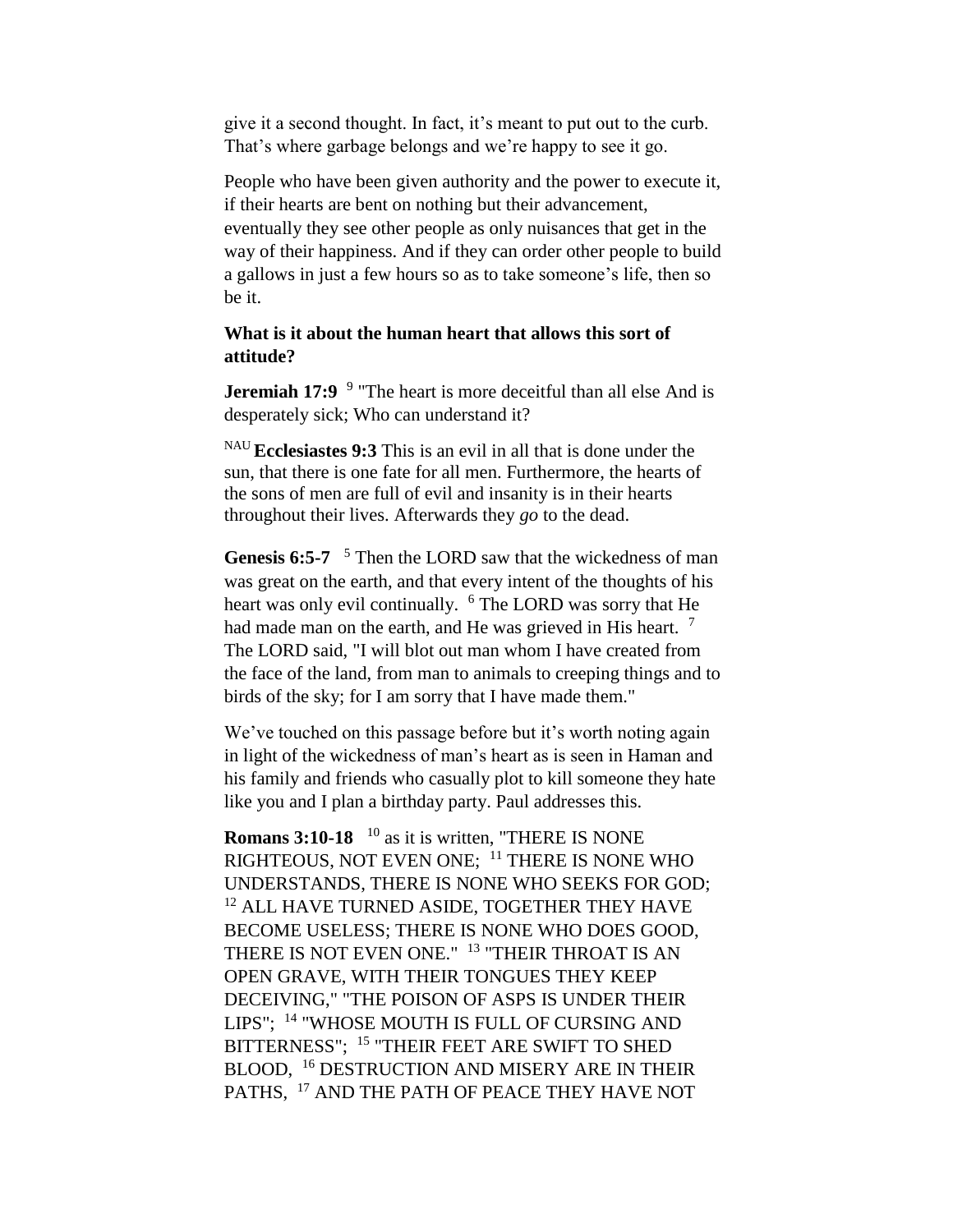KNOWN." <sup>18</sup> "THERE IS NO FEAR OF GOD BEFORE THEIR EYES."

Paul is quoting Psalm 14 and Psalm 55.

What was true in David's day was true in Paul's day and is true today. But Paul put it into perspective when he wrote to the Ephesians.

**Ephesians 2:1** <sup>NAU</sup> And you were dead in your trespasses and sins,

**Keep in mind, who was Paul addressing in this passage?**

The Ephesian believers.

**But notice the past tense, you were dead, which suggests what about their spiritual condition now?**

They are alive.

**By the way, how does a dead person make a decision about anything?**

**What decision was Lazarus able to make before Christ came to him and told him to come out of the tomb?**

He could not make any decision.

**Then how did Lazarus hear and then walk out of the tomb alive?**

He was given life.

**So, then did he hear and act after he was given life by Jesus Christ, or before he was given life by Jesus Christ?**

**So, if the heart of all men is naturally wicked, as Jeremiah says, and dead, as Paul tells the Ephesians, and then according to Paul in Romans, is unable to seek for the Lord and unable to understand anything that relates to life eternal, how then is it possible for a dead man outside of Christ to hear His voice, let alone walk out of the tomb of eternal damnation?**

**So, what is the condition of all men as they are born into this world?**

**Ephesians 2:1-3** NAU And you were dead in your trespasses and sins,  $2$  in which you formerly walked according to the course of this world, according to the prince of the power of the air, of the spirit that is now working in the sons of disobedience.  $3$  Among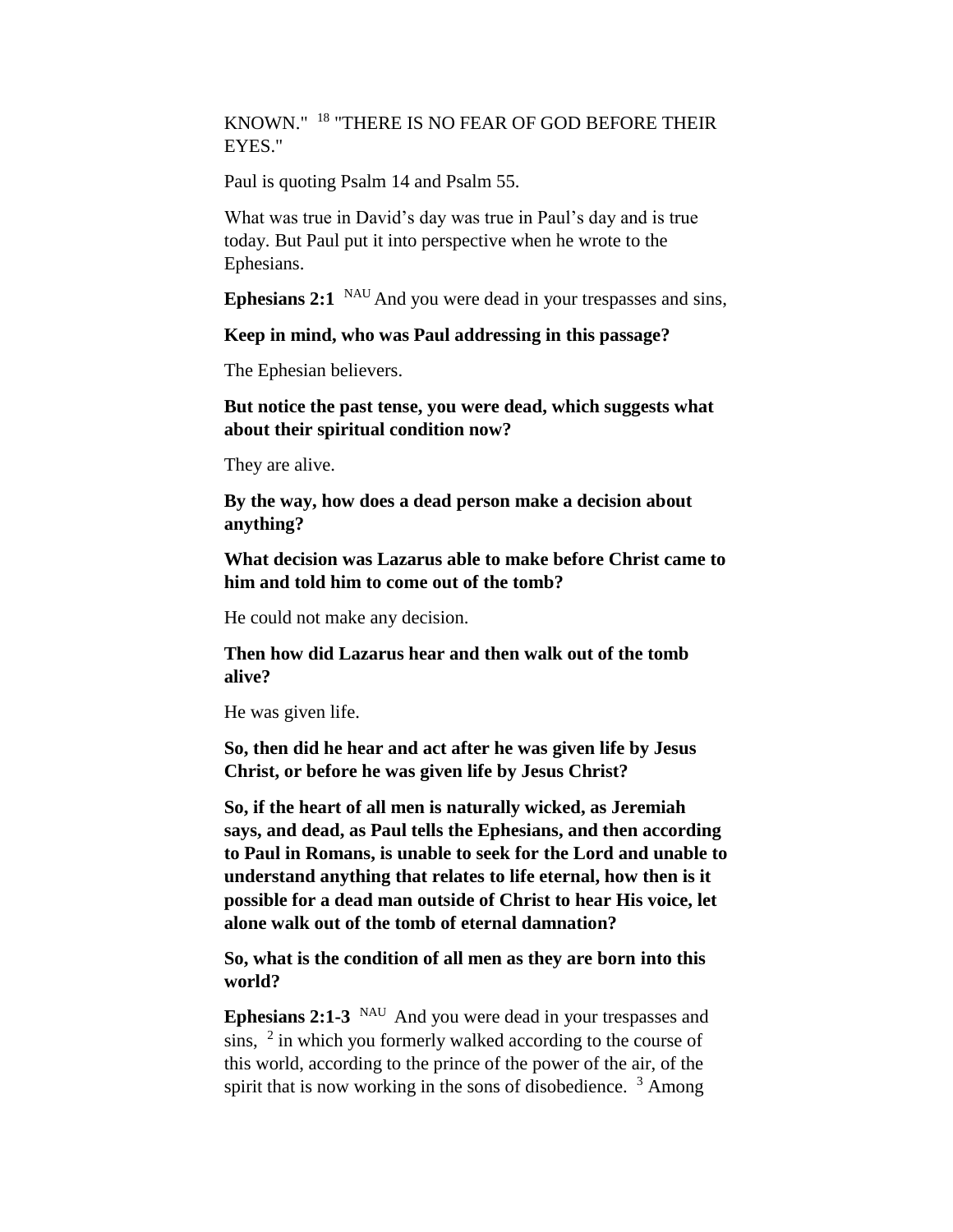them we too all formerly lived in the lusts of our flesh, indulging the desires of the flesh and of the mind, and were by nature children of wrath, even as the rest.

# **What is the picture Paul is painting here of these Ephesians outside of Christ?**

They were dead in their trespasses and sins. They lived in the lusts of their flesh and were by nature children of wrath.

In other words, Paul is saying that every person born into this world, including these Ephesian believers were by nature children of wrath, which is to say, people who hate God and who will suffer the wrath of God because of the deadness of their hearts which leads them to hate God.

But Paul is not talking to people who are dead in their trespasses and sins any longer, and who are no longer children of wrath.

### **What happened?**

**Ephesians 2:4-9** <sup>4</sup> But God, being rich in mercy, because of His great love with which He loved us,  $5$  even when we were dead in our transgressions, made us alive together with Christ (by grace you have been saved), <sup>6</sup> and raised us up with Him, and seated us with Him in the heavenly *places* in Christ Jesus, <sup>7</sup> so that in the ages to come He might show the surpassing riches of His grace in kindness toward us in Christ Jesus.  $8$  For by grace you have been saved through faith; and that not of yourselves, *it is* the gift of God; <sup>9</sup> not as a result of works, so that no one may boast.

### **Look at verses 4- 5. How were these people made alive?**

God, being rich in mercy, because of His great love toward His people made them alive and gave them eyes to see and ears to hear, because before He called them out of the grave He gave them life and they, like Lazarus, did the only thing a living person can do, and this is to respond in gratitude and love by faith in the One who called them.

This is the only reason that Mordecai stood on the promises of God along with Esther. They were no different than Haman or the king. They were part of the same group that David spoke of in Psalm 14 that Paul quoted.

**Psalm 14:1-3** <sup>NAU</sup> For the choir director. *A Psalm* of David. The fool has said in his heart, "There is no God." They are corrupt, they have committed abominable deeds; There is no one who does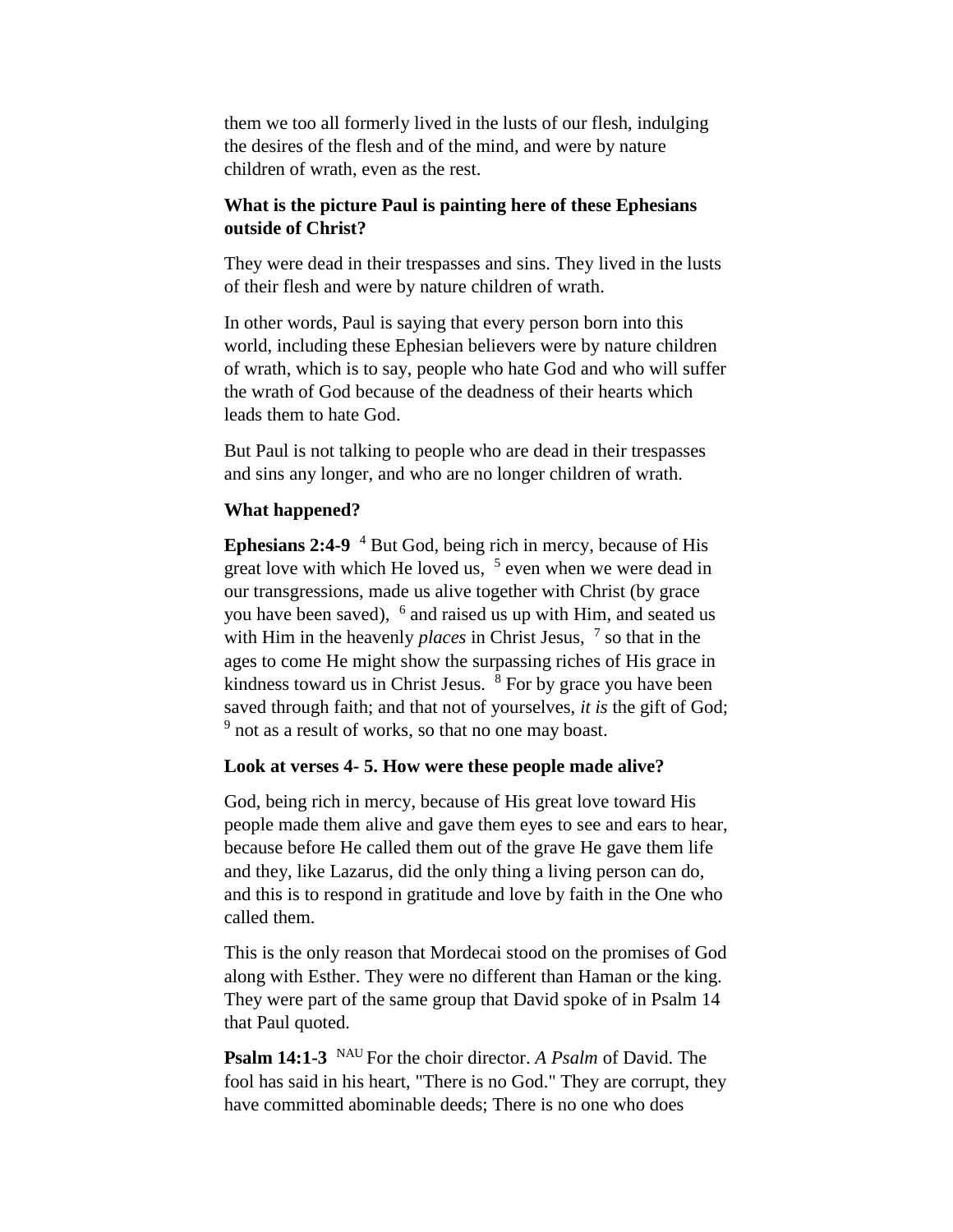good. <sup>2</sup> The LORD has looked down from heaven upon the sons of men To see if there are any who understand, Who seek after God. <sup>3</sup> They have all turned aside, together they have become corrupt; There is no one who does good, not even one.

So, what makes men like Abraham, Isaac, Jacob, David, Noah, or women for that matter, like Rahab, Esther or Ruth, seek after the things of God in faith which is reckoned to them as righteousness?

Because they have been given a new heart, born from above that only God can perform.

**Ezekiel 11:19-20** <sup>19</sup> "And I will give them one heart, and put a new spirit within them. And I will take the heart of stone out of their flesh and give them a heart of flesh,  $20$  that they may walk in My statutes and keep My ordinances and do them. Then they will be My people, and I shall be their God.

**Ezekiel 36:26-27** <sup>26</sup> "Moreover, I will give you a new heart and put a new spirit within you; and I will remove the heart of stone from your flesh and give you a heart of flesh.  $27$  "I will put My Spirit within you and cause you to walk in My statutes, and you will be careful to observe My ordinances.

Haman was a man like all men at his very heart and only desired to destroy the things of God including Mordecai whose heart of stone had been replaced with a heart of flesh by God Himself.

But notice how God, who is always in the business of turning the minds and hearts of people for His own good pleasure, begins to thwart the plans of Haman.

**Esther 6:1-3** NAU During that night the king could not sleep so he gave an order to bring the book of records, the chronicles, and they were read before the king.  $2$  It was found written what Mordecai had reported concerning Bigthana and Teresh, two of the king's eunuchs who were doorkeepers, that they had sought to lay hands on King Ahasuerus. <sup>3</sup> The king said, "What honor or dignity has been bestowed on Mordecai for this?" Then the king's servants who attended him said, "Nothing has been done for him."

So, what do you do when you can't get to sleep? You find the most boring book you can think of, a book of numbers and names and you have someone read it to you.

Well instead of putting the king to sleep it awakens him to a reality that he evidently had not considered. The reality is that the man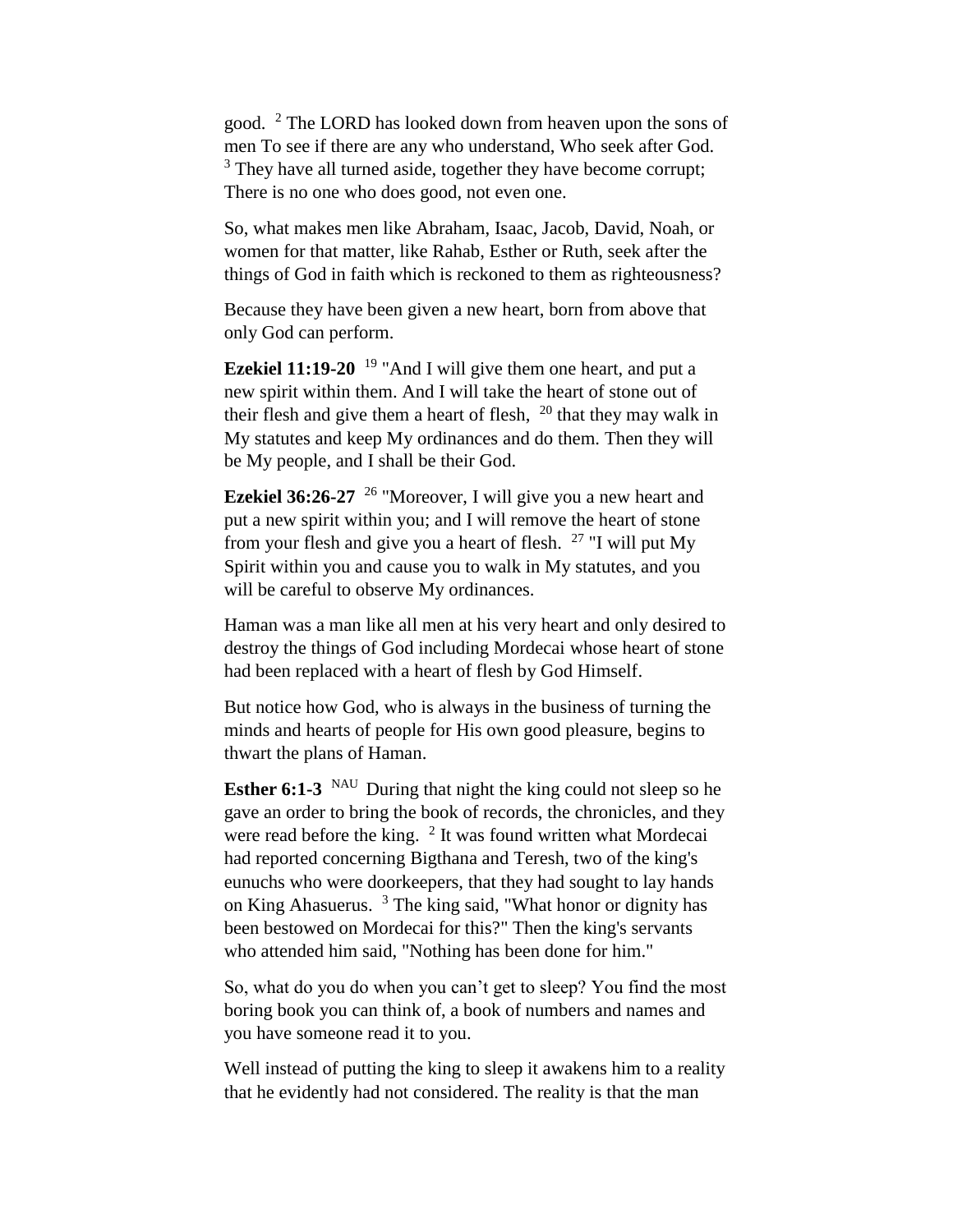Mordecai had saved his life and he had not done anything noteworthy to thank him publicly. Well, that's going to change.

But what to do and how to go about honoring such a man. Well, lo and behold one of your most trusted advisors happens to be outside the hall, so why not seek his wisdom in this matter?

### **And who is this trusted advisor?**

# **Haman. And why is Haman there in the first place according to verse 4?**

To discuss the hanging of Mordecai whose gallows have already been built and for all we know it was all that racket of that construction that kept the king up.

**Esther 6:6** <sup>6</sup> So Haman came in and the king said to him, "What is to be done for the man whom the king desires to honor?"

Now, remember I told you last week that this Haman is one who is proud, arrogant, full of himself, and one who puffs himself up at every opportunity. And I said that this attitude was going to be his downfall. And we see it at the end of verse 6.

**Esther 6:6** And Haman said to himself, "Whom would the king desire to honor more than me?"

# **Now, if Haman were truly wise, what would have been his first question to the king?**

Whom do you desire to honor, my lord? But that's not what Haman does. Because of his arrogance, there is only one person in the kingdom, especially in light of Esther's honoring him the day before and soon to be done again, who is worthy to be personally honored by the king.

Do you see how Esther's being wise as a serpent and innocent as a dove has set the stage for Haman's downfall? Now, I say Esther's wisdom. But, as we see all of this unfolding, who is really setting the stage for Haman's downfall and deliverance of the Jews?

God is not limited by man's choices in life or man's supposed autonomy. God is sovereign and will do as He pleases for His good pleasure to His glory.

**Daniel 4:35** <sup>35</sup> "All the inhabitants of the earth are accounted as nothing, But He does according to His will in the host of heaven And *among* the inhabitants of earth; And no one can ward off His hand Or say to Him, 'What have You done?'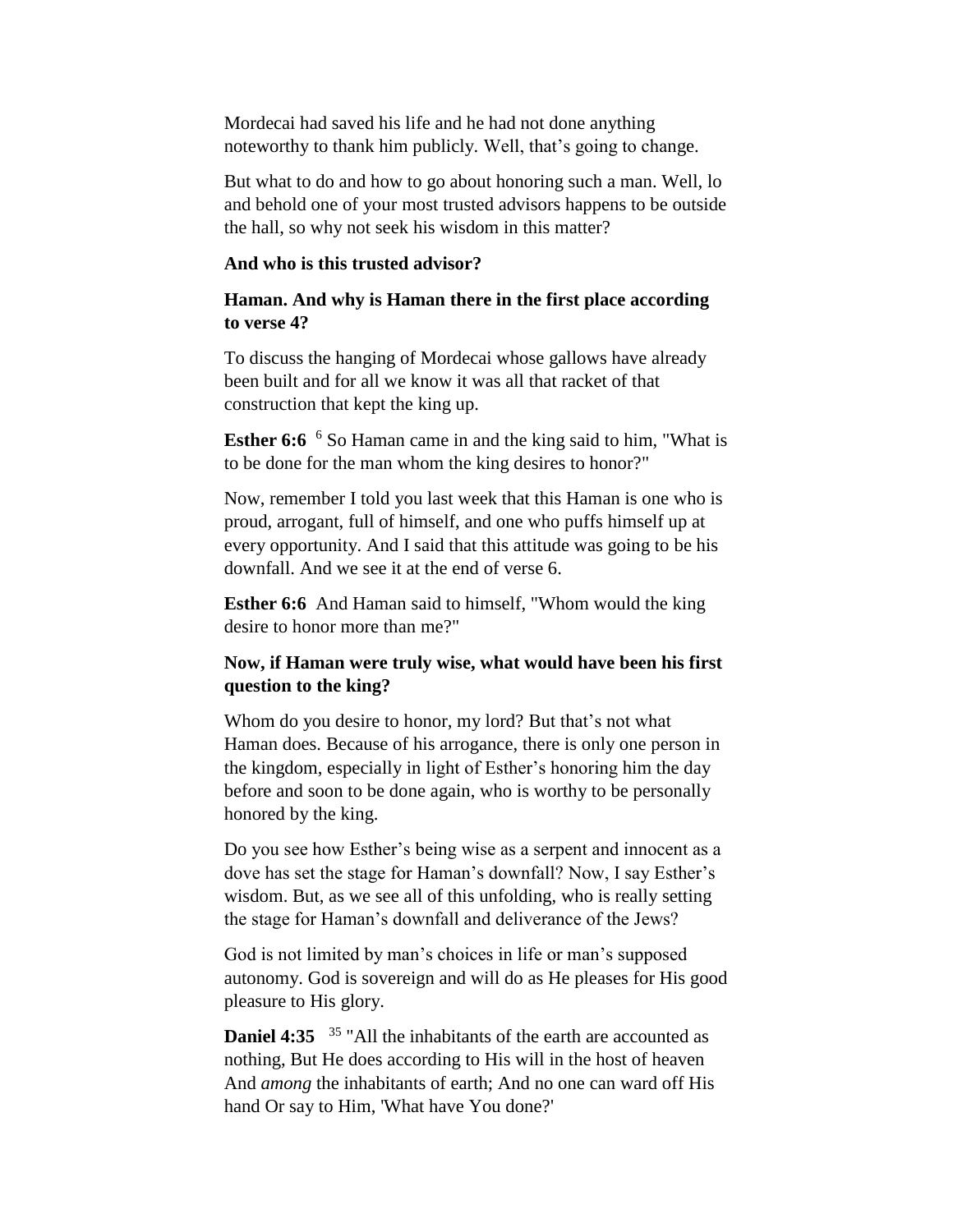NAU **Psalm 115:3** But our God is in the heavens; He does whatever He pleases.

NAU **Job 42:2** "I know that You can do all things, And that no purpose of Yours can be thwarted.

**Isaiah 46:10-13** <sup>10</sup> Declaring the end from the beginning, And from ancient times things which have not been done, Saying, 'My purpose will be established, And I will accomplish all My good pleasure';  $\frac{11}{11}$  Calling a bird of prey from the east, The man of My purpose from a far country. Truly I have spoken; truly I will bring it to pass. I have planned *it, surely* I will do it. <sup>12</sup> "Listen to Me, you stubborn-minded, Who are far from righteousness. <sup>13</sup> "I bring near My righteousness, it is not far off; And My salvation will not delay. And I will grant salvation in Zion, *And* My glory for Israel.

NAU **Isaiah 14:24** The LORD of hosts has sworn saying, "Surely, just as I have intended so it has happened, and just as I have planned so it will stand,

You see there's a tendency to think that God is a by-stander when it comes to how the world works and operates and that periodically in history He will intervene and nudge people in the direction He would like them to move, but pretty much leaves it up to man as to how the world goes.

**But from the verses we read what seems to be God's involvement in His creation, particularly the way in which He is involved in the affairs of men?**

**Have you ever thought, why was I born in a country that is, for at least the time-being, the most free and prosperous country in the world, when most people are born in countries that are less free, less prosperous, and in many cases steeped in poverty and despair?**

Acts 17:24-26 <sup>24</sup> "The God who made the world and all things in it, since He is Lord of heaven and earth, does not dwell in temples made with hands;  $^{25}$  nor is He served by human hands, as though He needed anything, since He Himself gives to all *people* life and breath and all things; <sup>26</sup> and He made from one *man* every nation of mankind to live on all the face of the earth, *having determined their appointed times and the boundaries of their habitation,* 

You and I were not born where and when we were born by accident. God had planned it for your life and nothing in this world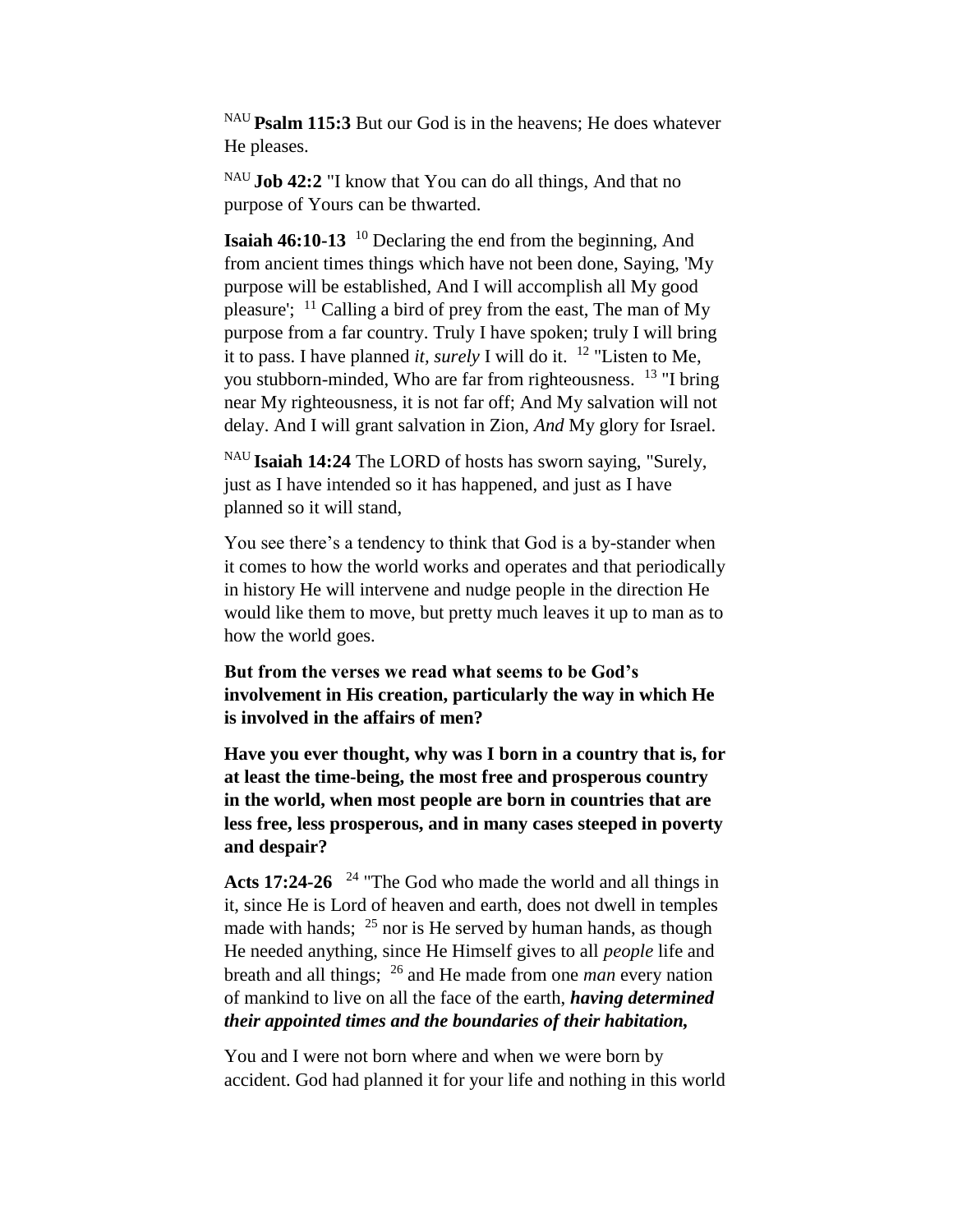would have prevented it from happening because this is what God desired for a specific reason according to His good pleasure.

And so, when it comes to King Ahasuerus having the book of Chronicles, and by the way, this is not the book of Chronicles we have in our bibles. This would have been the written record of what was happening in his kingdom, but none the less he is prompted to have these records read to him. But this desire to do this was not by accident or a mere whim. God was even directing this for His purposes.

#### **And what purposes might this serve?**

To ultimately save His people.

So, in answer to the King's question to Haman about how to honor such a person, Haman blurts out what he would desire.

**Esther 6:7-9** <sup>7</sup> Then Haman said to the king, "For the man whom the king desires to honor,  $8$  let them bring a royal robe which the king has worn, and the horse on which the king has ridden, and on whose head a royal crown has been placed; <sup>9</sup> and let the robe and the horse be handed over to one of the king's most noble princes and let them array the man whom the king desires to honor and lead him on horseback through the city square, and proclaim before him, 'Thus it shall be done to the man whom the king desires to honor.'"

And so, thinking that the king would turn to Haman and declare him to be the recipient of such honor the king blind sides him with this.

**Esther 6:10-11** <sup>10</sup> Then the king said to Haman, "Take quickly the robes and the horse as you have said, and do so for Mordecai the Jew, who is sitting at the king's gate; do not fall short in anything of all that you have said."  $11$  So Haman took the robe and the horse, and arrayed Mordecai, and led him *on horseback*  through the city square, and proclaimed before him, "Thus it shall be done to the man whom the king desires to honor."

And as is expected Haman finds himself in trouble because he knows that his request to have Mordecai hanged will not happen but when the king finds out that the people Haman wanted to destroy are the Jews, this is not going to go well in light of the fact that the king knows he is honoring the Jew, Mordecai. And worse, will soon discover that his queen is a Jew.